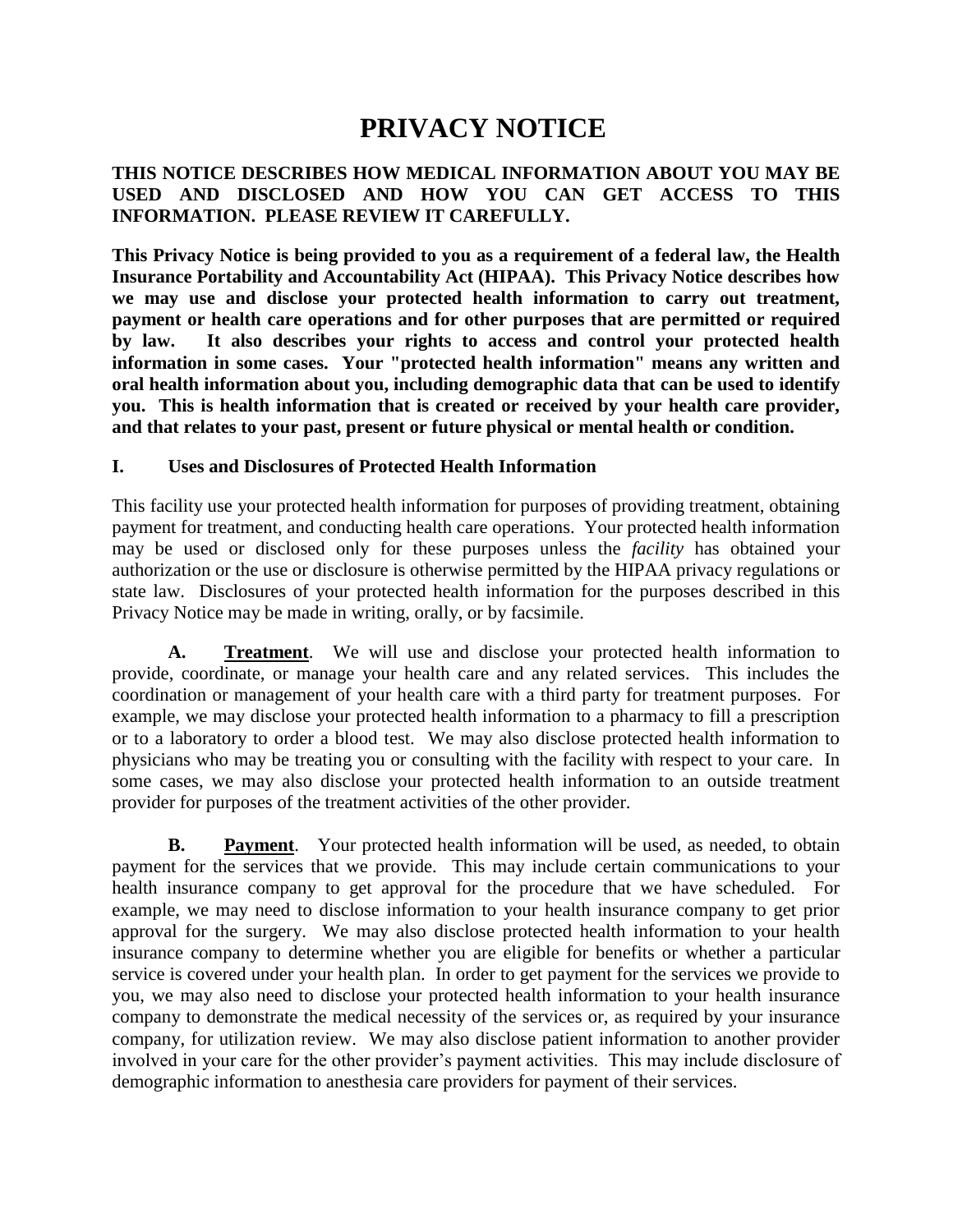**C. Operations**. We may use or disclose your protected health information, as necessary, for our own health care operations to facilitate the function of this facility and to provide quality care to all patients. Health care operations include such activities as: quality assessment and improvement activities, employee review activities, training programs including those in which students, trainees, or practitioners in health care learn under supervision, accreditation, certification, licensing or credentialing activities, review and auditing, including compliance reviews, medical reviews, legal services and maintaining compliance programs, and business management and general administrative activities.

In certain situations, we may also disclose patient information to another provider or health plan for their health care operations.

**D. Other Uses and Disclosures**.As part of treatment, payment and health care operations, we may also use or disclose your protected health information for the following purposes: to remind you of your surgery date, to inform you of potential treatment alternatives or options, to inform you of health-related benefits or services that may be of interest to you, or to contact you to raise funds for the facility or an institutional foundation related to the facility. If you do not wish to be contacted regarding fundraising, please contact our Privacy Officer.

## **II. Uses and Disclosures Beyond Treatment, Payment, and Health Care Operations Permitted Without Authorization or Opportunity to Object**

Federal privacy rules allow us to use or disclose your protected health information without your permission or authorization for a number of reasons including the following:

A. When Legally Required. We will disclose your protected health information when we are required to do so by any federal, state or local law.

**B. When There Are Risks to Public Health**. We may disclose your protected health information for the following public activities and purposes:

- To prevent, control, or report disease, injury or disability as permitted by law.
- To report vital events such as birth or death as permitted or required by law.
- To conduct public health surveillance, investigations and interventions as permitted or required by law.
- To collect or report adverse events and product defects, track FDA regulated products, enable product recalls, repairs or replacements to the FDA and to conduct post marketing surveillance.
- To notify a person who has been exposed to a communicable disease or who may be at risk of contracting or spreading a disease as authorized by law.
- To report to an employer information about an individual who is a member of the workforce as legally permitted or required.

**C. To Report Suspended Abuse, Neglect Or Domestic Violence**. We may notify government authorities if we believe that a patient is the victim of abuse, neglect or domestic violence. We will make this disclosure only when specifically required or authorized by law or when the patient agrees to the disclosure.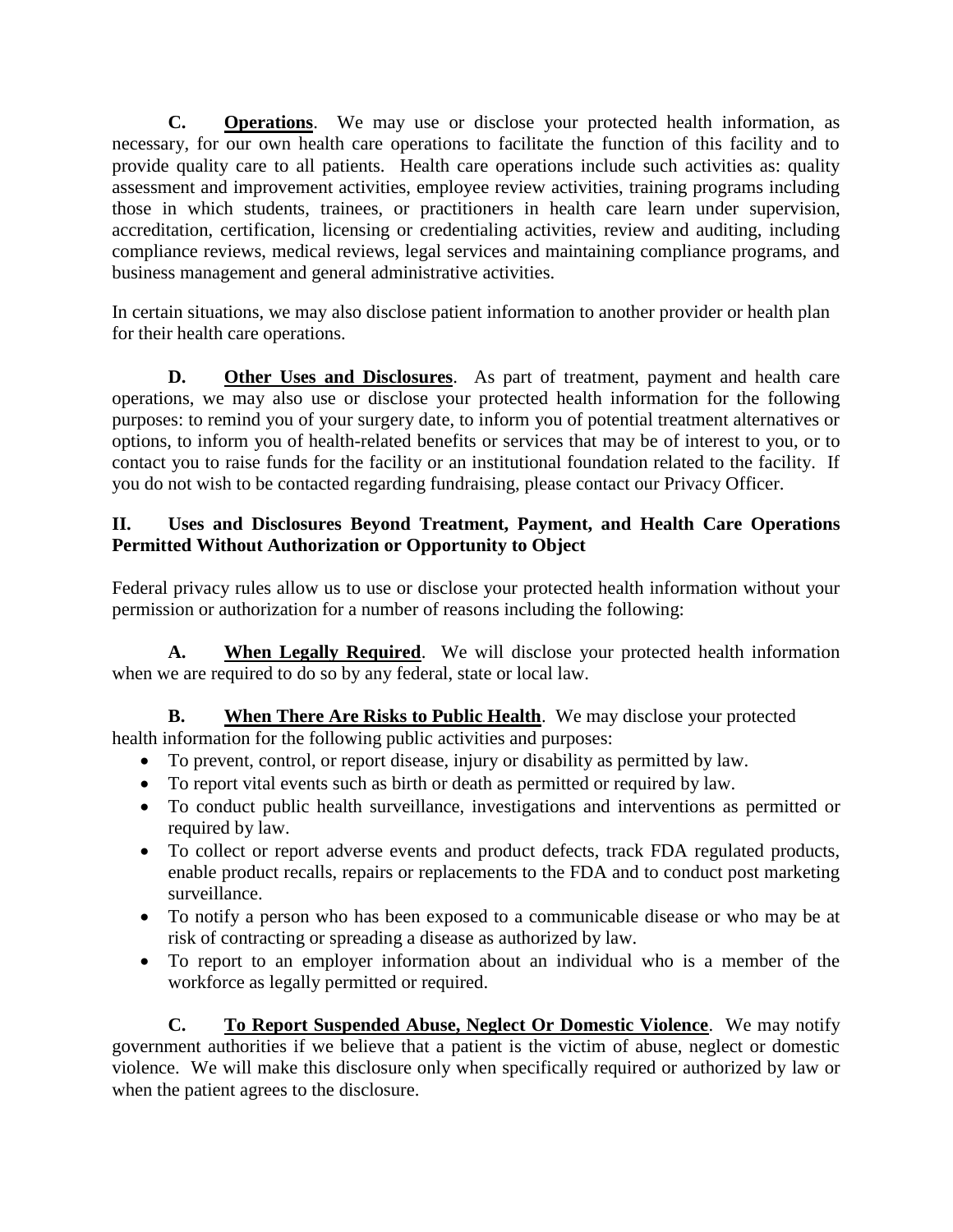**D. To Conduct Health Oversight Activitie**s. We may disclose your protected health information to a health oversight agency for activities including audits; civil, administrative, or criminal investigations, proceedings, or actions; inspections; licensure or disciplinary actions; or other activities necessary for appropriate oversight as authorized by law. We will not disclose your health information under this authority if you are the subject of an investigation and your health information is not directly related to your receipt of health care or public benefits.

**E. In Connection With Judicial And Administrative Proceeding**s. We may disclose your protected health information in the course of any judicial or administrative proceeding in response to an order of a court or administrative tribunal as expressly authorized by such order. In certain circumstances, we may disclose your protected health information in response to a subpoena to the extent authorized by state law if we receive satisfactory assurances that you have been notified of the request or that an effort was made to secure a protective order.

**F. For Law Enforcement Purposes**. We may disclose your protected health information to a law enforcement official for law enforcement purposes as follows:

- As required by law for reporting of certain types of wounds or other physical injuries.
- Pursuant to court order, court-ordered warrant, subpoena, summons or similar process.
- For the purpose of identifying or locating a suspect, fugitive, material witness or missing person.
- Under certain limited circumstances, when you are the victim of a crime.
- To a law enforcement official if the facility has a suspicion that your health condition was the result of criminal conduct.
- In an emergency to report a crime.

**G. To Coroners, Funeral Directors, and for Organ Donation**. We may disclose protected health information to a coroner or medical examiner for identification purposes, to determine cause of death or for the coroner or medical examiner to perform other duties authorized by law. We may also disclose protected health information to a funeral director, as authorized by law, in order to permit the funeral director to carry out their duties. We may disclose such information in reasonable anticipation of death. Protected health information may be used and disclosed for cadaveric organ, eye or tissue donation purposes.

**H. For Research Purposes**. We may use or disclose your protected health information for research when the use or disclosure for research has been approved by an institutional review board that has reviewed the research proposal and research protocols to address the privacy of your protected health information.

**I.** In the Event of a Serious Threat to Health or Safety. We may, consistent with applicable law and ethical standards of conduct, use or disclose your protected health information if we believe, in good faith, that such use or disclosure is necessary to prevent or lessen a serious and imminent threat to your health or safety or to the health and safety of the public.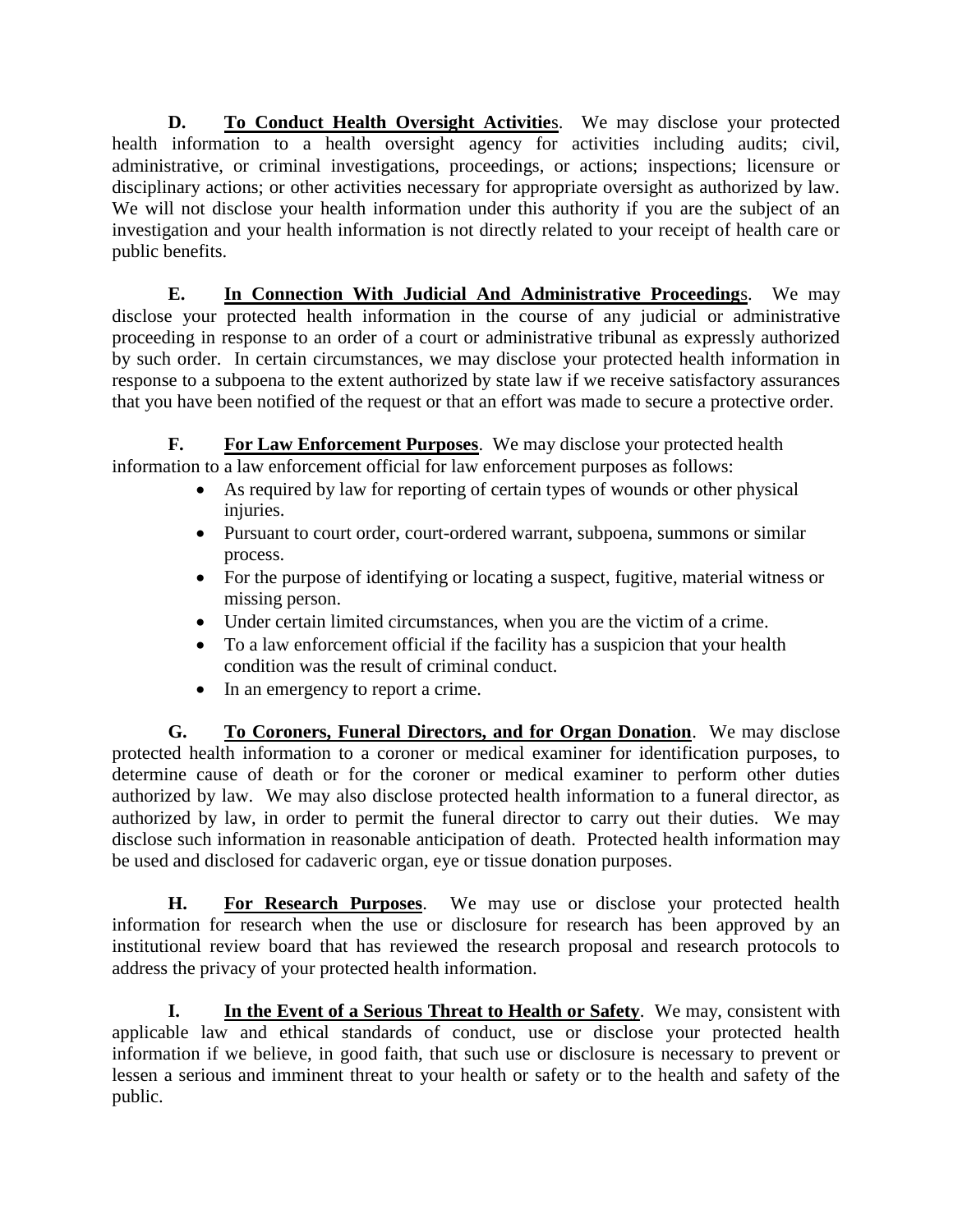**J. For Specified Government Functions**. In certain circumstances, federal regulations authorize the facility to use or disclose your protected health information to facilitate specified government functions relating to military and veterans activities, national security and intelligence activities, protective services for the President and others, medical suitability determinations, correctional institutions, and law enforcement custodial situations.

**K. For Worker's Compensation**. The facility may release your health information to comply with worker's compensation laws or similar programs.

## **III. Uses and Disclosures Permitted without Authorization but with Opportunity to Object**

We may disclose your protected health information to your family member or a close personal friend if it is directly relevant to the person's involvement in your surgery or payment related to your surgery. We can also disclose your information in connection with trying to locate or notify family members or others involved in your care concerning your location, condition or death.

You may object to these disclosures. If you do not object to these disclosures or we can infer from the circumstances that you do not object or we determine, in the exercise of our professional judgment, that it is in your best interests for us to make disclosure of information that is directly relevant to the person's involvement with your care, we may disclose your protected health information as described.

## **IV. Uses and Disclosures which you Authorize**

Other than as stated above, we will not disclose your health information other than with your written authorization. You may revoke your authorization in writing at any time except to the extent that we have taken action in reliance upon the authorization.

#### **V. Your Rights**

You have the following rights regarding your health information:

**A. The right to inspect and copy your protected health information.** You may inspect and obtain a copy of your protected health information that is contained in a designated record set for as long as we maintain the protected health information. A "designated record set" contains medical and billing records and any other records that your surgeon and the facility uses for making decisions about you.

Under federal law, however, you may not inspect or copy the following records: psychotherapy notes; information compiled in reasonable anticipation of, or for use in, a civil, criminal, or administrative action or proceeding; and protected health information that is subject to a law that prohibits access to protected health information. Depending on the circumstances, you may have the right to have a decision to deny access reviewed.

We may deny your request to inspect or copy your protected health information if, in our professional judgment, we determine that the access requested is likely to endanger your life or safety or that of another person, or that it is likely to cause substantial harm to another person referenced within the information. You have the right to request a review of this decision.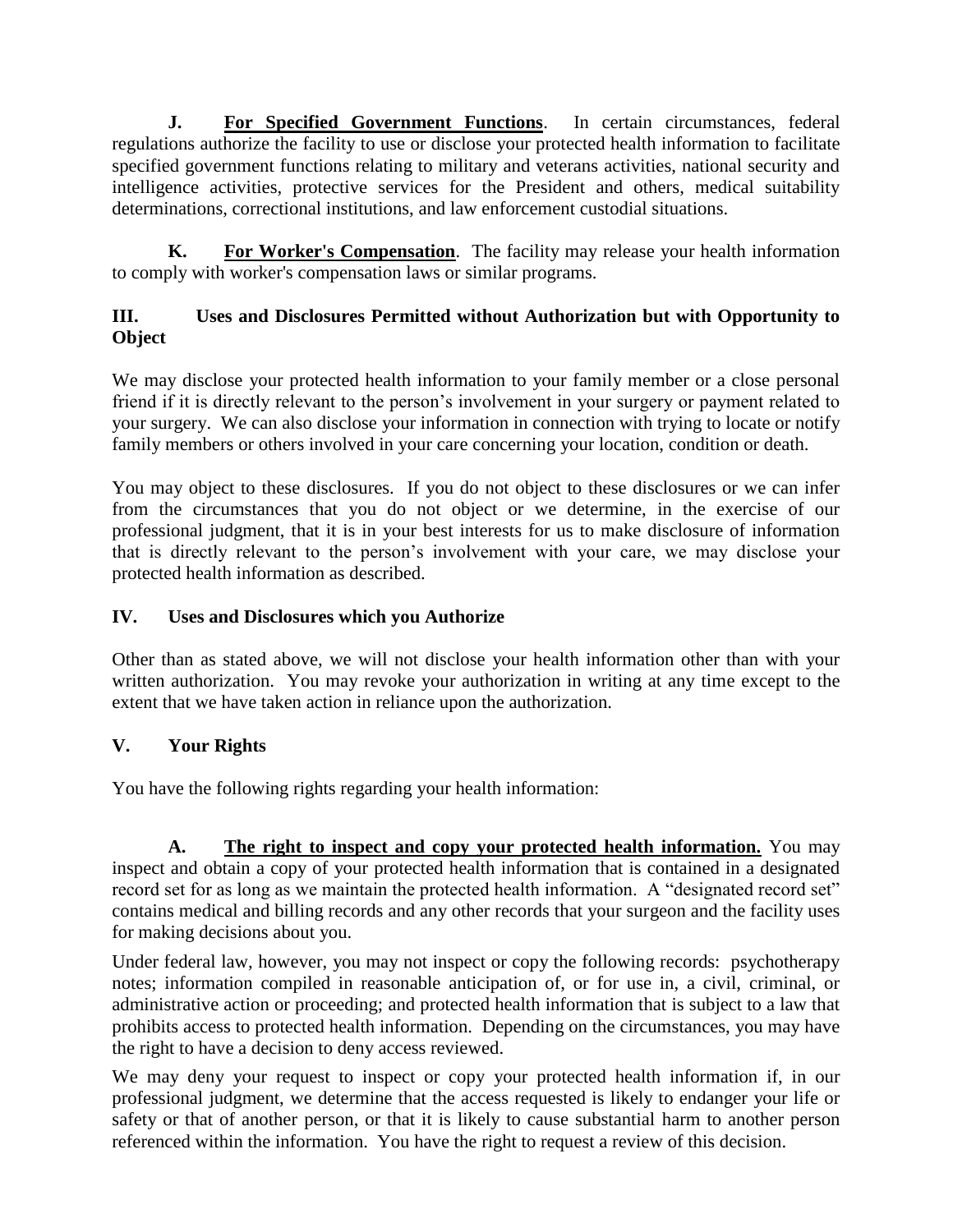To inspect and copy your medical information, you must submit a written request to the Privacy Officer whose contact information is listed on the last page of this Privacy Notice. If you request a copy of your information, we may charge you a fee for the costs of copying, mailing or other costs incurred by us in complying with your request.

Please contact our Privacy Officer if you have questions about access to your medical record.

**B. The right to request a restriction on uses and disclosures of your protected health information.** You may ask us not to use or disclose certain parts of your protected health information for the purposes of treatment, payment or health care operations. You may also request that we not disclose your health information to family members or friends who may be involved in your care or for notification purposes as described in this Privacy Notice. Your request must state the specific restriction requested and to whom you want the restriction to apply.

The facility is not required to agree to a restriction that you may request. We will notify you if we deny your request to a restriction. If the facility does agree to the requested restriction, we may not use or disclose your protected health information in violation of that restriction unless it is needed to provide emergency treatment. Under certain circumstances, we may terminate our agreement to a restriction. You may request a restriction by contacting the Privacy Officer.

**C. The right to request to receive confidential communications from us by alternative means or at an alternative location.** You have the right to request that we communicate with you in certain ways. We will accommodate reasonable requests. We may condition this accommodation by asking you for information as to how payment will be handled or specification of an alternative address or other method of contact. We will not require you to provide an explanation for your request. Requests must be made in writing to our Privacy Officer.

**D. The right to request amendments to your protected health information.** You may request an amendment of protected health information about you in a designated record set for as long as we maintain this information. In certain cases, we may deny your request for an amendment. If we deny your request for amendment, you have the right to file a statement of disagreement with us and we may prepare a rebuttal to your statement and will provide you with a copy of any such rebuttal. Requests for amendment must be in writing and must be directed to our Privacy Officer. In this written request, you must also provide a reason to support the requested amendments.

**E.** The right to receive an accounting. You have the right to request an accounting of certain disclosures of your protected health information made by the facility. This right applies to disclosures for purposes other than treatment, payment or health care operations as described in this Privacy Notice. We are also not required to account for disclosures that you requested, disclosures that you agreed to by signing an authorization form, disclosures for a facility directory, to friends or family members involved in your care, or certain other disclosures we are permitted to make without your authorization. The request for an accounting must be made in writing to our Privacy Officer. The request should specify the time period sought for the accounting. We are not required to provide an accounting for disclosures that take place prior to April 14, 2003. Accounting requests may not be made for periods of time in excess of six years. We will provide the first accounting you request during any 12-month period without charge. Subsequent accounting requests may be subject to a reasonable cost-based fee.

**F. The right to obtain a paper copy of this notice.** Upon request, we will provide a separate paper copy of this notice even if you have already received a copy of the notice or have agreed to accept this notice electronically.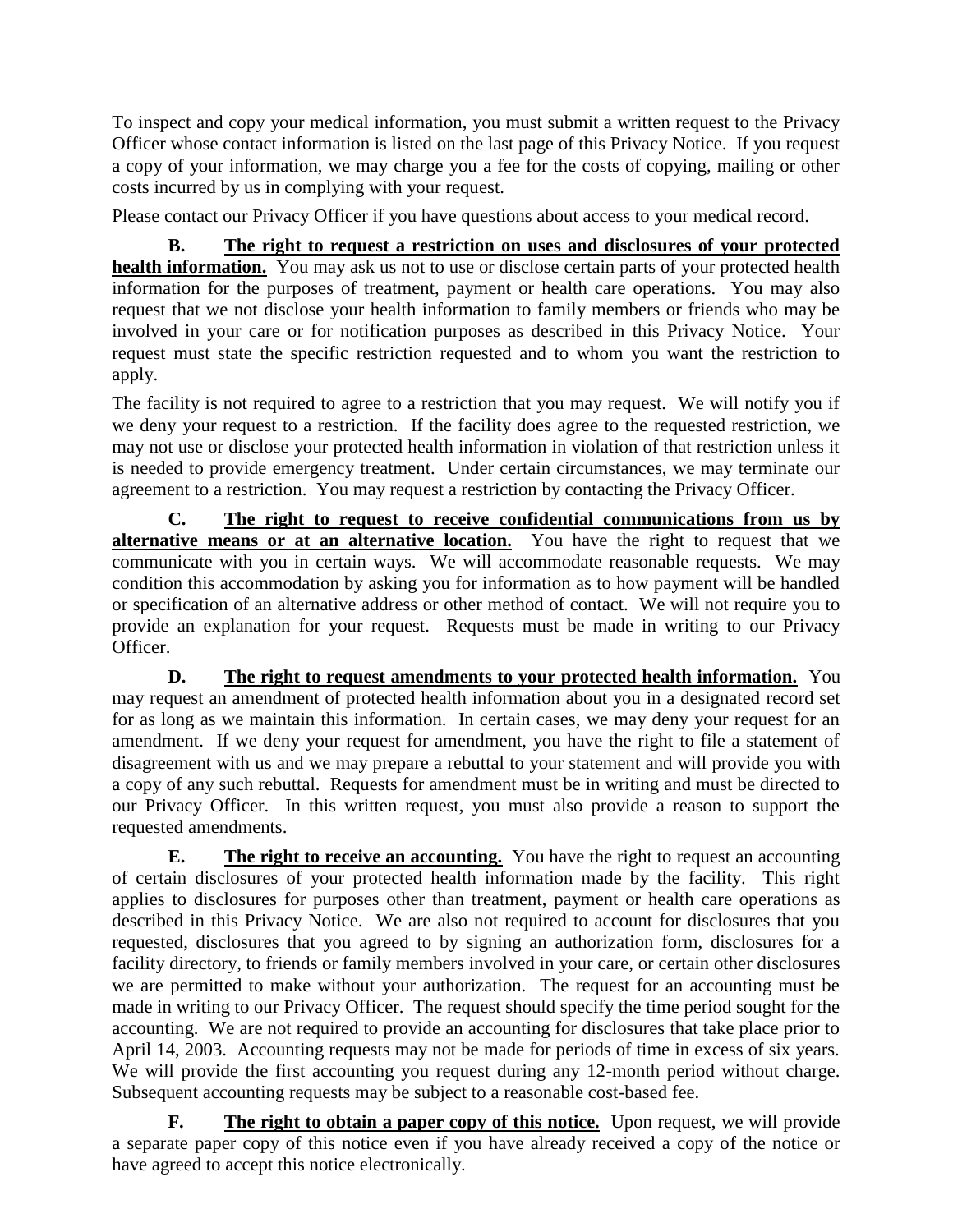#### **VI. Our Duties**

The facility is required by law to maintain the privacy of your health information and to provide you with this Privacy Notice of our duties and privacy practices. We are required to abide by terms of this Notice as may be amended from time to time. We reserve the right to change the terms of this Notice and to make the new Notice provisions effective for all future protected health information that we maintain. If the facility changes its Notice, we will provide a copy of the revised Notice by sending a copy of the revised Notice via regular mail or through in-person contact.

#### **VII. Complaints**

You have the right to express complaints to the facility and to the Secretary of Health and Human Services if you believe that your privacy rights have been violated. You may complain to the facility by contacting the facility's Privacy Officer verbally or in writing, using the contact information below. We encourage you to express any concerns you may have regarding the privacy of your information. You will not be retaliated against in any way for filing a complaint.

### **VIII. Contact Person**

The facility's contact person for all issues regarding patient privacy and your rights under the federal privacy standards is the Privacy Officer. Information regarding matters covered by this Notice can be requested by contacting the Privacy Officer. If you feel that your privacy rights have been violated by this facility you may submit a complaint directly to the facility's Privacy Officer OR to the Office of Civil Rights. The contact information is as follows:

North Carolina Specialty Hospital PO Box 15819 Durham, NC 27704 ATTN: Joy Allen

The facility's Privacy Officer can also be contacted by telephone at the following number: 919-595-8455.

#### **IX. Effective Date**

This Notice is effective September 1, 2014.